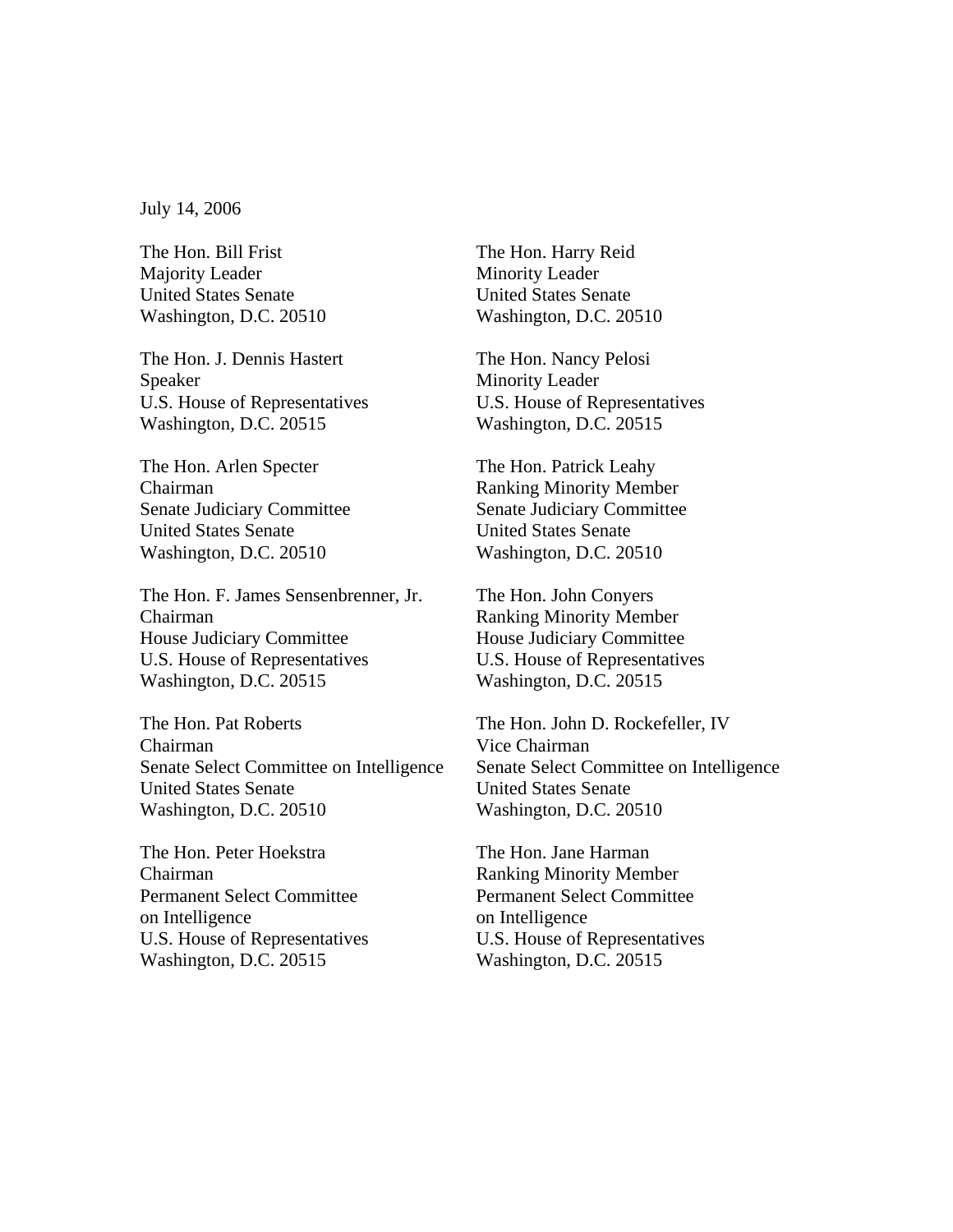Dear Members of Congress:

 $\overline{a}$ 

We are a group of constitutional law scholars and former government officials, writing in our individual capacities. Earlier this year we wrote you two letters (dated January 9 and February 2, 2006) explaining why, in our view, the recently disclosed National Security Agency (NSA) electronic surveillance program is unlawful under the Foreign Intelligence Surveillance Act of 1978 (FISA), and why the Department of Justice  $(DOJ)$ 's legal defense of that surveillance program is unpersuasive.<sup>[1](#page-1-0)</sup>

We will not repeat our previous arguments here. We write now merely to explain how the Supreme Court's recent decision concerning military commissions, *Hamdan v. Rumsfeld*, 126 S. Ct. 2749 (2006), further refutes the only two legal arguments that the DOJ has offered in support of the NSA program—(i) that the September 18, 2001 Authorization to Use Military Force (AUMF) authorizes the NSA program; and (ii) that if FISA prohibits the NSA program, it unconstitutionally restricts the President's powers under Article II of the U.S. Constitution.

In a letter to Senator Charles Schumer dated July 10, 2006, the DOJ asserts that the Court's decision in *Hamdan* "does not affect our analysis of the Terrorist Surveillance Program." Letter to the Honorable Charles Schumer from William E. Moschella, Assistant Attorney General, U.S. Department of Justice ("DOJ July 10th Letter") at 1. In our view, not only does *Hamdan* "affect" the analysis, it significantly weakens the Administration's legal footing. The Court in *Hamdan* addressed arguments regarding the military commissions that are very similar (in some respects identical) to the DOJ's arguments regarding NSA spying, and the Court's reasoning strongly supports the conclusion that the President's NSA surveillance program is illegal.<sup>[2](#page-1-1)</sup>

1. The Court in *Hamdan* held that the military commissions the President established in 2001 transgressed two statutory restrictions that Congress had enacted.

*First*, the Court held that because Article 36 of the Uniform Code of Military Justice (UCMJ), 10 U.S.C. § 836, prescribes that the rules applied in courts-martial, provost courts, and military commissions must be "uniform insofar as practicable," the rules applicable to courts-martial apply to military commissions absent a showing that

<span id="page-1-0"></span> $<sup>1</sup>$  Those letters, together with the DOJ memoranda to which we were responding, are collected in a recent</sup> issue of the Indiana Law Journal. *See* 81 Ind. L.J. 1355 (2006)¸ *republished at*  [http://www.acslaw.org/files/Microsoft%20Word%20-%2012\\_NSA\\_Debate.pdf](http://www.acslaw.org/files/Microsoft%20Word%20-%2012_NSA_Debate.pdf)*.* 

<span id="page-1-1"></span> $2$  Other observers who had previously defended the NSA program's legality have candidly acknowledged that *Hamdan* calls the NSA program into serious question. *See, e.g.*, Cass Sunstein, *The NSA and Hamdan*, http://balkin.blogspot.com/2006/07/nsa-and-hamdan.html ("after *Hamdan*, the NSA surveillance program, while still not entirely indefensible, seems to be on very shaky ground, and it would not be easy to argue on its behalf in light of the analysis in *Hamdan*"); Andrew C. McCarthy, *Dead Man Walking*, <http://article.nationalreview.com/?q=YTljNWU3ZTRmYTY5YzNlOTUyM2M2Yjc4OTZkMmY2MTI>=

<sup>(&</sup>quot;*Hamdan* is a disaster because it sounds the death knell for the National Security Agency's Terrorist Surveillance Program.").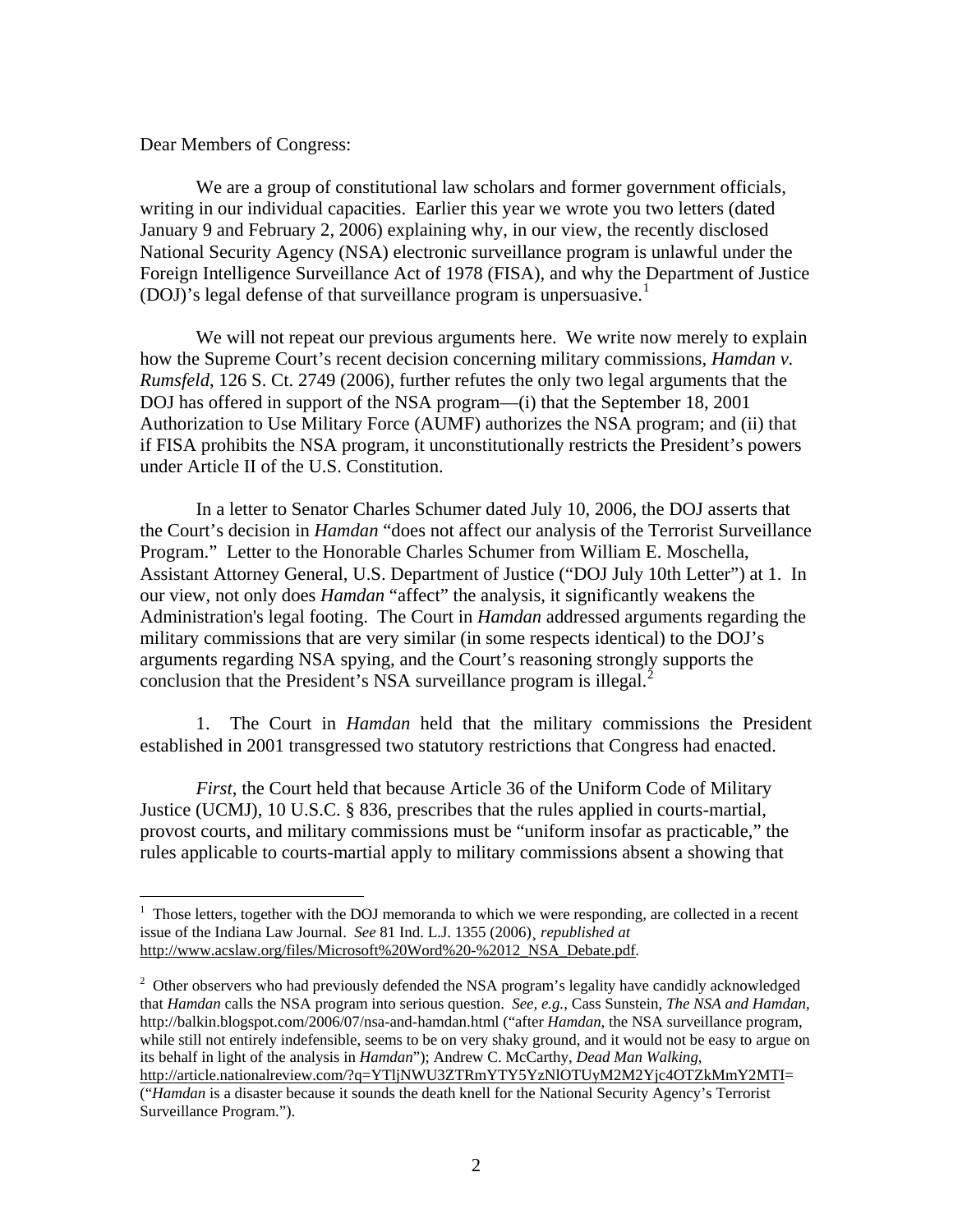such rules would be impracticable for use by such commissions—a showing the Administration had failed to make. 126 S. Ct. at 2790-2793; *see also id.* at 2804-2808 (Kennedy, J., concurring).

*Second*, the Court held that Article 21 of the UCMJ, 10 U.S.C. § 821, requires that such military commissions comply with the international laws of war, including treaty obligations imposed by the Geneva Conventions. 126 S. Ct. at 2774, 2786; *see also id.* at 2799 (Kennedy, J., concurring). The court found that the Administration's commissions violated Common Article 3 of the Geneva Conventions, which requires, among other things, that detainees in an armed conflict such as our conflict with Al Qaeda be tried for violations of the laws of war only by "a regularly constituted court, affording all the judicial guarantees which are recognized as indispensable by civilized peoples." *Id.* at 2795-2797 (majority opinion). The Court held that the Administration's commissions were not "regularly constituted" because their procedures deviated from the statutorily authorized courts-martial system in ways that had not been justified by any practical need. *Id.* at 2796-2797; *see also id.* at 2802-2804 (Kennedy, J., concurring).

In sum, the Court held that the commissions established by the President "exceed[] the bounds Congress has placed on the President's authority" in two statutory provisions of the UCMJ. *Id.* at 2808 (Kennedy, J., concurring).

2. More importantly for present purposes, the Court also *rejected* two arguments for why the President might be able to circumvent such statutory limits. Those two arguments parallel the ones the DOJ has offered in defense of the President's decision to authorize the NSA to ignore FISA's limitations.

*First*, the Administration argued in *Hamdan* that when Congress enacted the September 18, 2001 AUMF against Al Qaeda, it implicitly authorized the President to implement his military commissions, notwithstanding any limits that might have been found in preexisting statutes such as the UCMJ. The Court summarily rejected this argument: "[W]hile we assume that the AUMF activated the President's war powers, and that those powers include the authority to convene military commissions in appropriate circumstances, there is nothing in the text or legislative history of the AUMF even hinting that Congress intended to expand or alter the authorization set forth in Article 21 of the UCMJ." 126 S. Ct. at 2775 (citations omitted). The Court also cited *Ex parte Yerger*, 75 U.S. (8 Wall.) 85, 105 (1869), for the proposition that "'[r]epeals by implication are not favored.'" *Id.* And it explained in a footnote that even where (unlike here) Congress has not only enacted a force authorization but also *declared war*, such steps in and of themselves do not authorize the President to do what pre-existing statutes forbid. *Id.* at 2775 n.24 (citing *Ex parte Quirin*, 317 U.S. 1, 26-29 (1942)).

*Second*, the Court went out of its way to address whether the President has authority under Article II to contravene statutes that restrict his ability to engage and defeat the enemy in times of war, even though the Solicitor General had not pressed that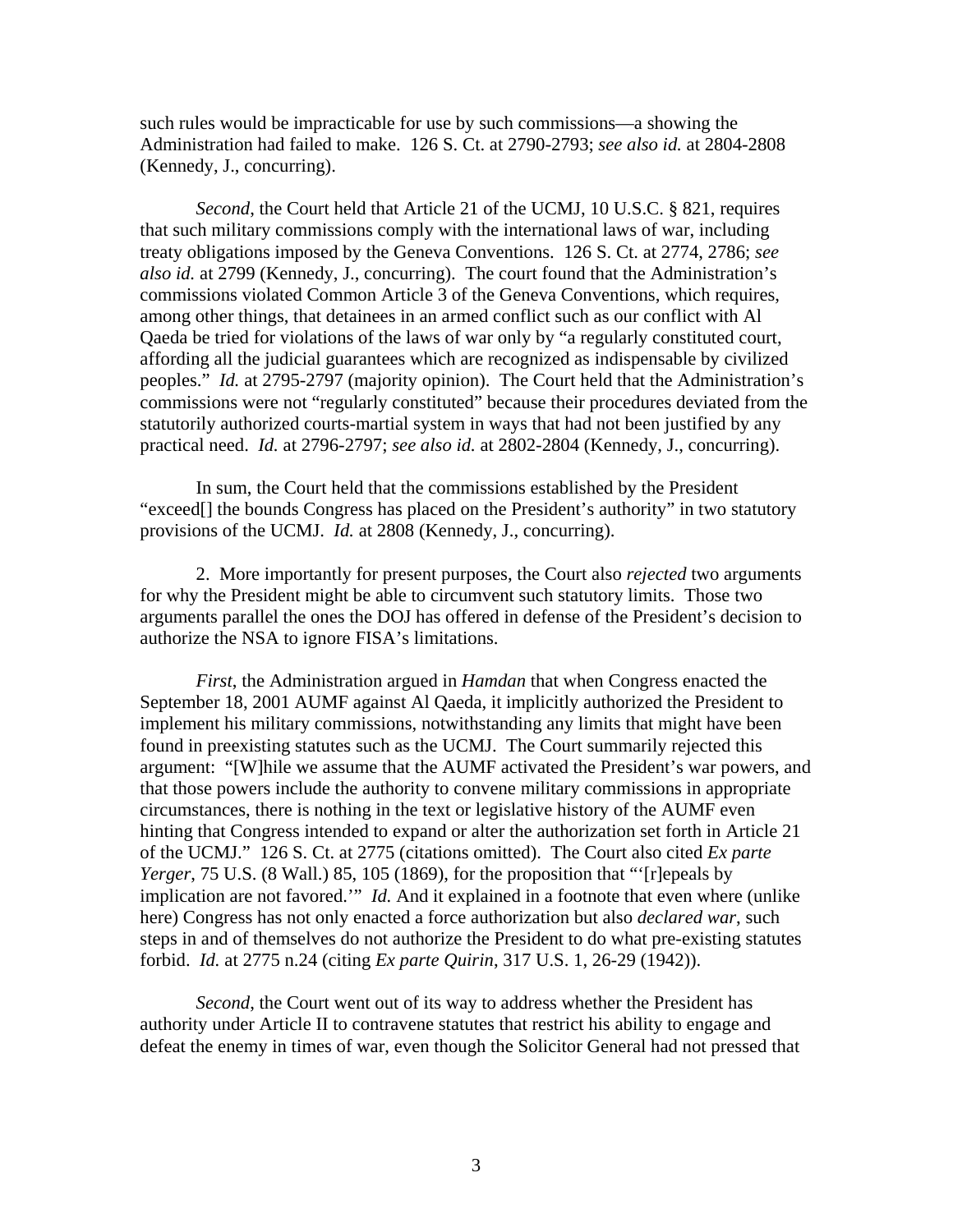argument directly. $3$  The Court explained that even assuming the President has "independent power, absent congressional authorization, to convene military commissions," nevertheless "he may not disregard limitations that Congress has, in proper exercise of its own war powers, placed on his powers." *Id.* at 2774 n.23 (citing the "lowest ebb" passage of Justice Jackson's concurrence in *Youngstown Sheet & Tube Co. v. Sawyer*, 343 U.S. 579, 637 (1952) (Jackson, J., concurring)).

 Justice Kennedy elaborated on the Article II question in his separate concurrence, invoking Justice Jackson's three-tiered categorization of presidential power in *Youngstown*. Justice Kennedy explained that *Hamdan* was a case on the lowest tier of presidential power, because the President had acted "in a field with a history of congressional participation and regulation," where the UCMJ had established "an intricate system of military justice," with authorizations and restrictions alike, and where, in the Court's view, the President had acted in violation of certain of those preestablished restrictions. 126 S. Ct. at 2800-2801 (Kennedy, J., concurring, joined by Souter, Ginsburg and Breyer, JJ.).

3. The Court's analysis in *Hamdan* confirms that the two arguments that the DOJ has advanced in its support of the NSA surveillance program are flawed.

## a. *The AUMF Argument*.

As with the military commissions in *Hamdan*, so too, here, there is "nothing in the text or legislative history of the AUMF even hinting that Congress intended to expand or alter the authorization set forth [in FISA]." 126 S. Ct. at 2775. The AUMF does not even mention either surveillance or FISA, let alone purport to eliminate FISA's conditions and restrictions. And nothing in the legislative history of the AUMF suggests any intent by Congress to override FISA or to impliedly repeal any of its provisions.

 In fact, the Administration's AUMF argument is considerably weaker in the NSA context than in *Hamdan*. The statutory limits on military commissions that the Court identified in the UCMJ and in Common Article 3 were ambiguous and subject to reasonable dispute. *See id.* at 2840-2849 (Thomas, J., dissenting). By contrast, FISA's limitations on electronic surveillance are crystal clear, and uncontroverted: FISA expressly declares that FISA itself, together with certain provisions of title 18 of the U.S. Code, prescribe the "exclusive means" of engaging in electronic surveillance, 18 U.S.C.

<span id="page-3-0"></span><sup>&</sup>lt;sup>3</sup> In the court of appeals, the DOJ *had* argued that interpreting the UCMJ "to reflect congressional intent to limit the President's authority" would "create[] a serious constitutional question." Brief for Appellants at 56-57, *Hamdan v. Rumsfeld*, No. 04-5393 (D.C. Cir., filed Dec. 8, 2004). In the Supreme Court, the Solicitor General also invoked the President's Article II powers as a basis for a narrow construction of the UCMJ, arguing that "'the detention and trial of petitioners—ordered by the President in the declared exercise of the President's powers as Commander in Chief of the Army in time of war and of grave public danger—are not to be set aside by the courts without the clear conviction that they are in conflict with the Constitution or laws of Congress.'" Brief for Respondents at 23, *Hamdan v. Rumsfeld*, No. 05-184 (U.S., filed Feb. 23, 2006) (quoting *Quirin*, 317 U.S. at 25).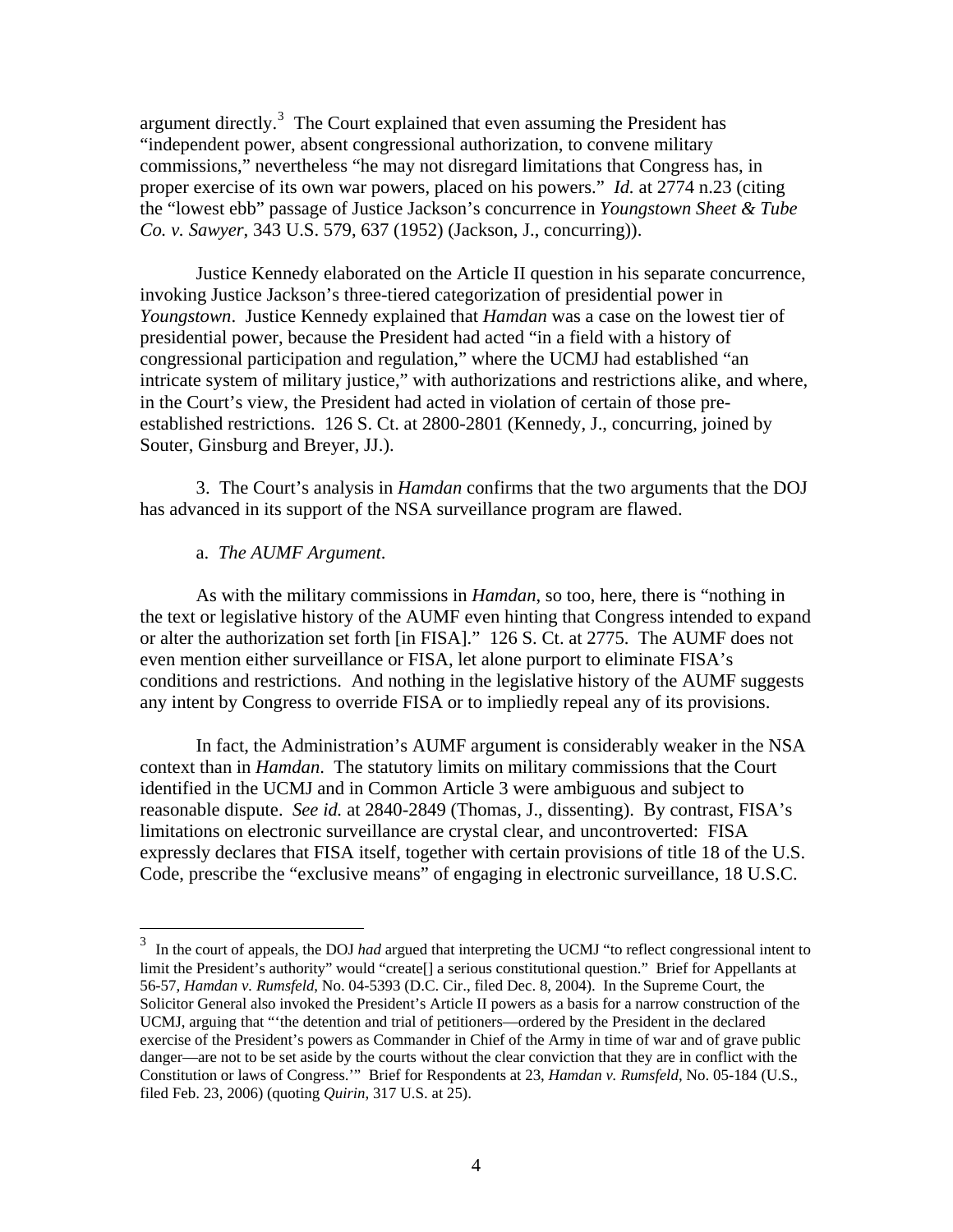$§$  2511(2)(f), and makes it a crime to conduct electronic surveillance "except as authorized by statute," 50 U.S.C. § 1809(a)(l). FISA even includes a specific wartime surveillance provision, *id.* § 1811, which authorizes surveillance outside the FISA framework for only 15 days after a declaration of war. If the AUMF cannot be read to authorize conduct contrary to the statutory limitations *implicit* in the UCMJ, then surely there is no warrant for finding that Congress intended the AUMF to authorize a deviation from the specific, express, and carefully crafted limitations that FISA imposes.

 The DOJ's July 10th Letter makes two arguments in an attempt to distinguish *Hamdan*'s holding with respect to the AUMF. Neither is persuasive.

 i. The DOJ first notes that the criminal-sanctions provision of FISA, 50 U.S.C. § 1809(a)(1), imposes criminal penalties for electronic surveillance undertaken "except as authorized by statute"—while there is no analogous "except as authorized by statute" clause in the UCMJ provisions at issue in *Hamdan*. DOJ July 10th Letter at 1-2. The DOJ argues, in effect, that even if the AUMF does not *supersede* FISA, it *satisfied a condition* in FISA, namely, the "authorized by statute" clause of 1809(a)(1).

 There are several problems with this argument. First, just as there is "nothing in the text or legislative history of the AUMF even hinting that Congress intended to expand or alter the authorization set forth in [the UCMJ]," *Hamdan*, 126 S. Ct. at 2775, likewise nothing in the AUMF's text or legislative history provides any reason to conclude that Congress intended that enactment to satisfy the "except as authorized by statute" condition of the FISA criminal provision. "'Congress . . . does not alter the fundamental details of a regulatory scheme in vague terms or ancillary provisions—it does not, one might say, hide elephants in mouseholes.'" *Gonzales v. Oregon*, 126 S. Ct. 904, 921 (2006) (quoting *Whitman v. American Trucking Ass'ns*, 531 U.S. 457, 468 (2001)).[4](#page-4-0)

 Second, FISA itself specifies that a declaration of war—which invariably includes an authorization to use military force, *see* 81 Ind. L.J. at 1416—authorizes only 15 days of warrantless surveillance. To read the AUMF to authorize *unlimited* warrantless surveillance during the conflict with Al Qaeda would contradict Congress's clear intent to require an explicit statutory amendment to depart any further from FISA's rules during wartime.

 $\overline{a}$ 

<span id="page-4-0"></span><sup>4</sup> Moreover, the Congressional Research Service concluded that the legislative history of FISA "appears to reflect an intention that the phrase 'authorized by statute' was a reference to chapter 119 of Title 18 of the U.S. Code (Title III) and to FISA itself, rather than having a broader meaning." Congressional Research Service, *Presidential Authority to Conduct Warrantless Electronic Surveillance to Gather Foreign Intelligence Information*" at 40 (Jan. 5, 2006). Similarly, in recent Senate testimony, David Kris, the Associate Deputy Attorney General in charge of national security earlier in the Bush Administration, explained that "[t]aking FISA as a whole, the penalty provision's reference to a surveillance 'authorized by statute' is best read to incorporate another statute only if it is listed in the exclusivity provision [18 U.S.C. § 2511(2)(f)] (or . . . if it effects an implicit repeal or amendment of that provision." Testimony of David S. Kris before the Committee on the Judiciary, United States Senate at 5 (Mar. 28, 2006), <http://balkin.blogspot.com/kris.testimony.pdf>.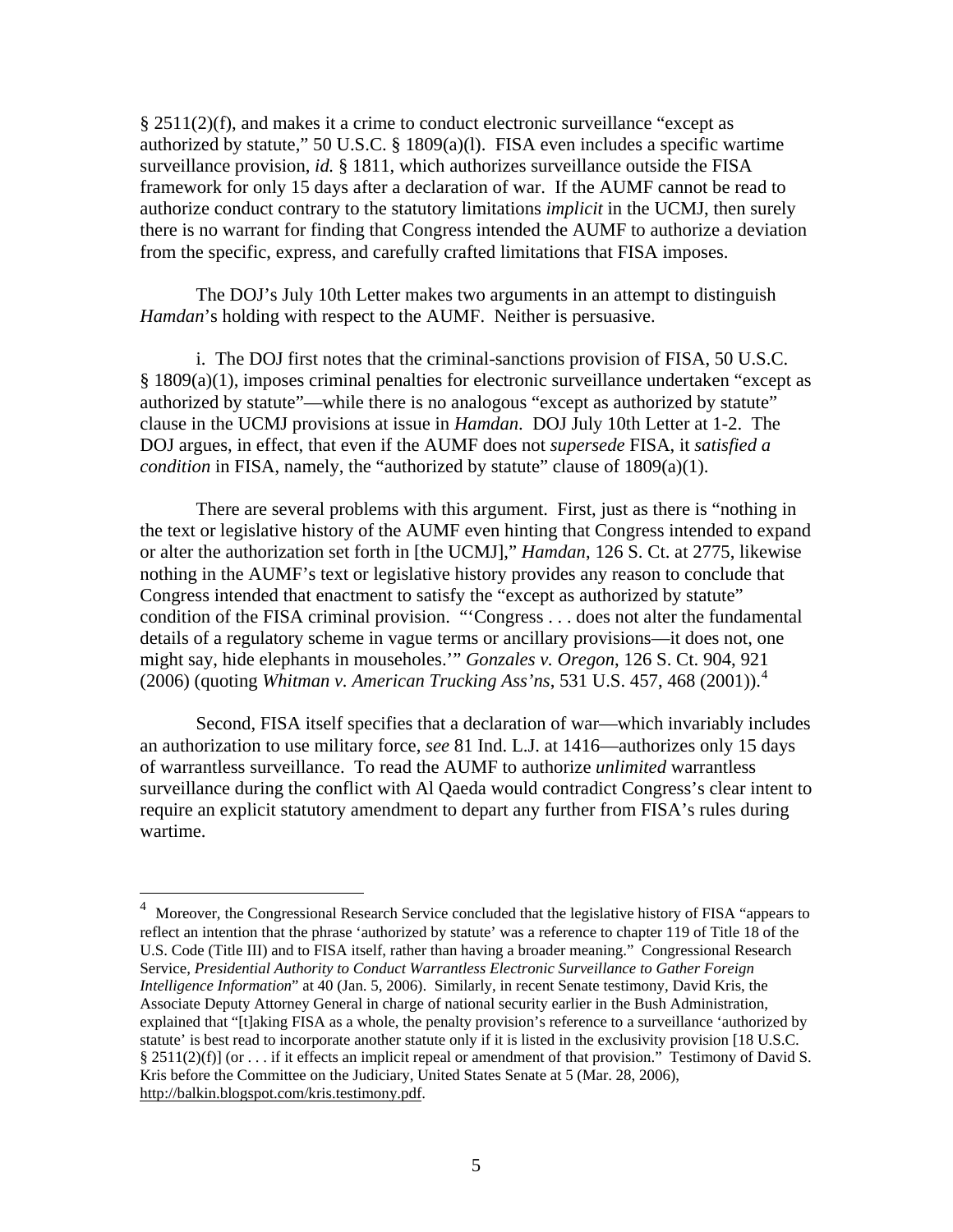Finally, for the NSA spying program to be lawful, the AUMF would also have to be read to have implicitly repealed another provision of FISA, providing that it and specified provisions in Title 18 are the "exclusive means" of lawful electronic surveillance. 18 U.S.C. § 2511(2)(f). But the Court in *Hamdan* indicated that such an implied repeal is "'not favored.'" 126 S. Ct. at 2775 (quoting *Ex parte Yerger*, 75 U.S. (8 Wall.) at 105).

 ii. The DOJ's second statutory argument is that whereas the UCMJ "expressly deals with the Armed Forces and with armed conflict and wars," Congress "by contrast" allegedly "left open the question of what rules should apply to electronic surveillance during wartime." DOJ July 10th Letter at 2.

But even if the existence of an express wartime provision were relevant to the statutory argument, FISA *does* deal expressly with electronic surveillance during wartime, in its limited 15-day authorization of warrantless surveillance after a declaration of war. 50 U.S.C. § 1811. FISA specifically contemplates that the President cannot authorize electronic surveillance without a court order and outside the FISA framework *during wartime—*and nothing in the AUMF even purports to affect FISA's limits on wartime electronic surveillance.<sup>[5](#page-5-0)</sup>

## b. *The Article II Argument*.

 $\overline{a}$ 

The Court's analysis in *Hamdan* also undermines the DOJ's argument that FISA impermissibly interferes with the President's Article II authority as Commander in Chief. As the Court made clear, the President is obligated to comply with statutory restrictions, even during wartime, as long as those restrictions constitute a "proper exercise" of Congress's own powers. 126 S. Ct. at 2774 n.23; *see also id.* at 2799 (Kennedy, J., concurring) (the President must comply with laws that are "duly enacted" by Congress "in the proper exercise of its powers"). The DOJ has offered no plausible basis for concluding that FISA is any less "proper" an exercise of Congress's powers than were the UCMJ provisions at issue in *Hamdan*.

i. The DOJ first questions whether Congress even had the constitutional authority to enact FISA. It contends that whereas the UCMJ was enacted pursuant to Congress's express Article I authorities, "[t]here is no similarly clear expression in the Constitution of congressional power to regulate the President's authority to collect foreign intelligence necessary to protect the Nation." DOJ July 10th Letter at 2. This argument borders on the frivolous. A bipartisan majority in Congress enacted FISA, with presidential input and approval. The statute has been in place for almost thirty years, during which time Republican and Democratic administrations alike have operated under its modest

<span id="page-5-0"></span><sup>&</sup>lt;sup>5</sup> The DOJ repeats its argument that the AUMF should be construed as *supplying* the additional authority contemplated in § 1811 "for the armed conflict with al Qaeda." DOJ July 10th Letter at 2. But as we have previously explained, 81 Ind. L.J. at 1416, if that were the case, then every declaration of war would itself indefinitely *extend* the 15-day window for the duration of the conflict, since each such declaration necessarily (and historically) includes a force authorization. Such a reading would render § 1811 superfluous.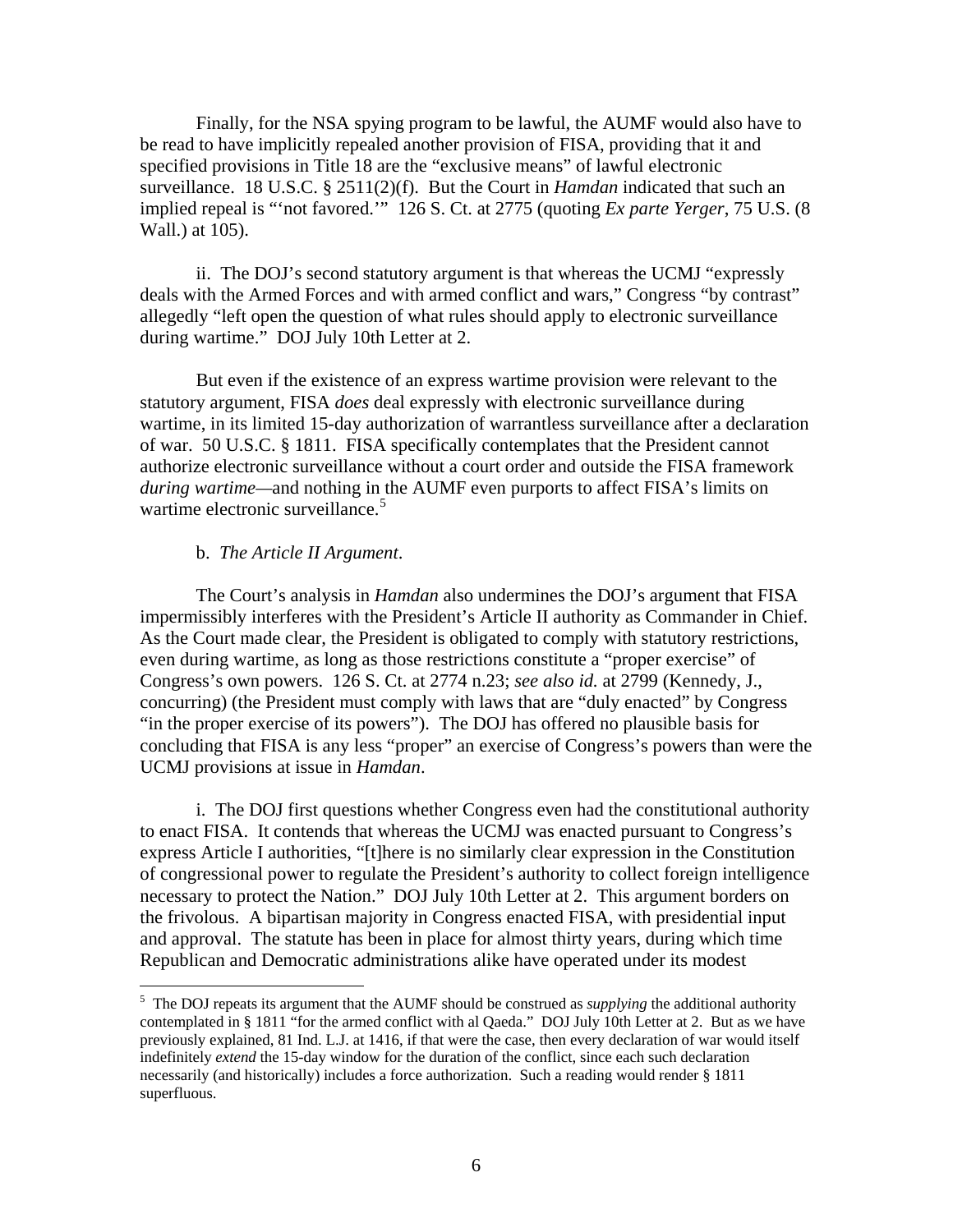limitations and conditions, with no suggestion that FISA is not appropriate Article I legislation.

FISA was enacted pursuant to at least three Article I powers. Like the statutes that restricted the President's war powers in the leading cases of *Little v. Barreme*, 6 U.S. (2 Cranch) 170 (1804), and *Youngstown*, and like countless other current federal statutes involving wire and electronic communications systems, FISA is valid Commerce Clause legislation, Art. I., § 8, cl. 3, because it regulates and protects wire communications transmitted between states and between nations. *See* 50 U.S.C. § 1501(l) (defining "wire communication" to mean "any communication while it is being carried by a wire, cable, or other like connection furnished or operated by any person engaged as a common carrier in providing or operating such facilities *for the transmission of interstate or foreign communications*"). FISA is also properly viewed as a statute "necessary and proper for carrying into execution . . . powers vested by this Constitution in the Government of the United States, or in . . . any officer thereof." Art. I, § 8, cl. 18. Just as the Necessary and Proper Clause empowered Congress to create the NSA in the first instance, *cf. M'Culloch v. Maryland*, 17 U.S. (4 Wheat.) 316 (1819), it authorizes Congress to set the terms under which that agency shall operate. Finally, as the NSA is part of the Department of Defense, FISA's application to that agency is also an exercise Congress's power "[t]o make Rules for the Government and Regulation of the land and naval Forces." Art. I., § 8, cl. 14.

ii. The DOJ also argues that the President's authority to collect foreign intelligence is "a direct corollary of his authority, recognized in *Hamdan*, to direct military campaigns." DOJ July 10th Letter at 2. But that does not *distinguish* this case from *Hamdan*, because *Hamdan* likewise concerned an Executive war powers function the trial of enemy combatants for violations of the laws of war—that "'by universal agreement and practice'" is an "'important incident of war.'" *Hamdi v. Rumsfeld*, 542 U.S. 507, 518 (2004) (plurality opinion) (quoting *Quirin*, 317 U.S. at 28).<sup>[6](#page-6-0)</sup> The Court found no constitutional concern with construing a congressional statute to limit the President in his trial of enemy combatants. So, too, there is no constitutional impediment to Congress restricting the President's ability to conduct electronic surveillance within the United States and targeted at United States persons.

*Hamdan* thus refutes the DOJ's argument that "serious constitutional questions" are raised whenever Congress enacts statutes that "interfere . . . at all" with what the Administration calls "a core exercise of Commander in Chief control over the Armed Forces during armed conflict"—in particular, "the Commander-in-Chief's control of the means and methods of engaging the enemy in conflict." 81 Ind. L.J. at 1404 n.15. Not a single Justice in *Hamdan* offered the slightest indication that the UCMJ, as construed by the Court, would violate Article II—even though the statutory restrictions in *Hamdan*

 $\overline{a}$ 

<span id="page-6-0"></span><sup>6</sup> Indeed, the Solicitor General argued to the Supreme Court in *Hamdan* that the power to try the enemy for war crimes is "part of the prosecution of the war," in "'furtherance of the hostilities directed to a dilution of enemy power.'" Brief for Respondents at 21 (quoting *Hirota v. MacArthur*, 338 U.S. 197, 208 (1949) (Douglas, J., concurring)).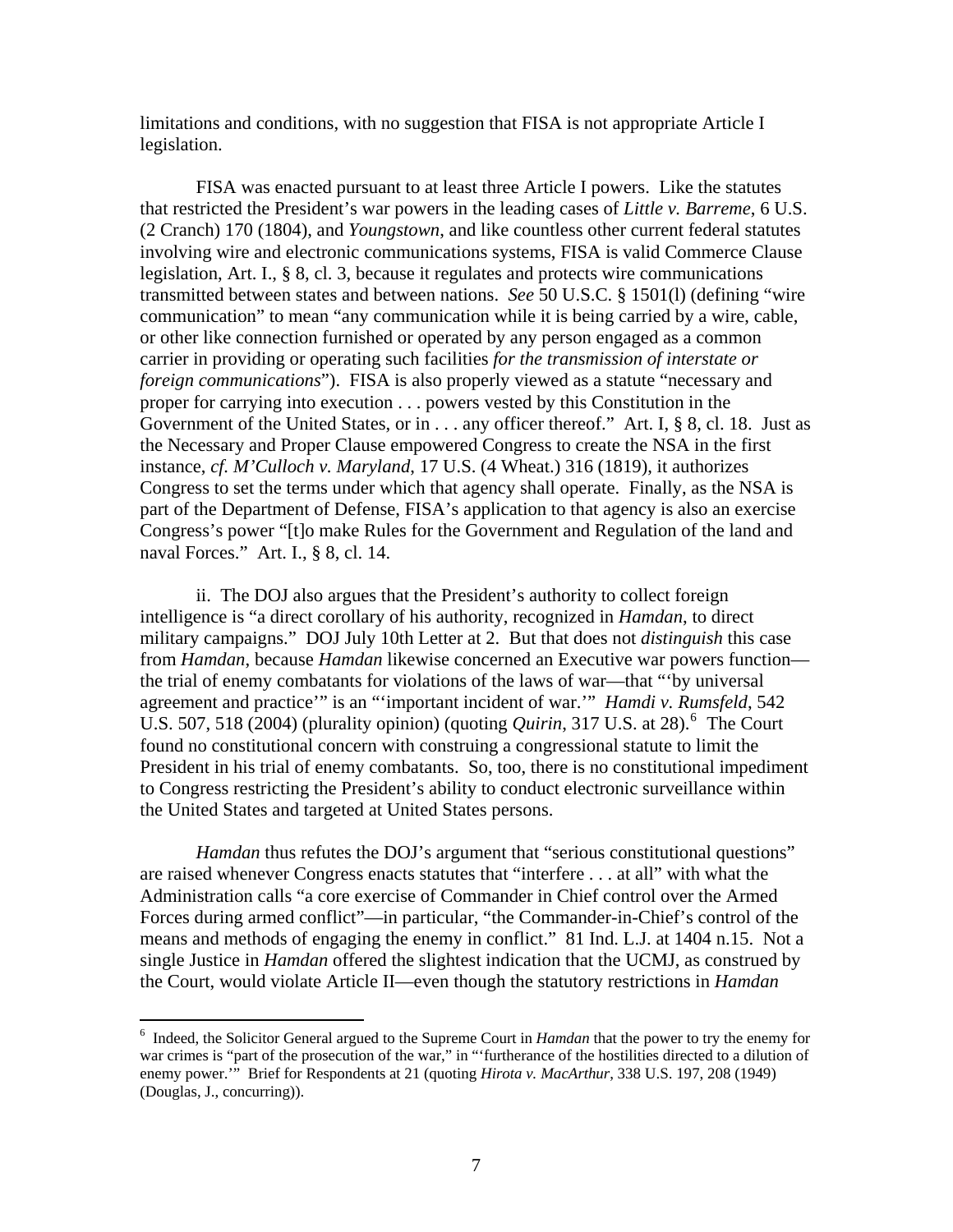dealt solely with the President's treatment of alleged unlawful enemy combatants, and (unlike FISA) not with the conduct of non-enemy U.S. persons inside the United States.<sup>[7](#page-7-0)</sup>

iii. Finally, the DOJ argues that it would be "considerably easier" to show that FISA, as opposed to the UCMJ, prevents the President from performing a constitutional *duty*, namely, to defend the Nation. DOJ July 10th Letter at 3 (citing the general separation-of-powers principle articulated in *Morrison v. Olson*, 487 U.S. 654, 691 (1988)). But the President also has a duty to take care that Congress's laws are faithfully executed. And the duty to defend the Nation does not give the President a blank check to ignore congressional statutes or the Constitution. *See Hamdan*, 126 S. Ct. at 2799 (Breyer, J., concurring); *see also id.* at 2798 (majority opinion) ("the Executive is bound to comply with the Rule of Law that prevails in this jurisdiction"). Moreover, nothing in FISA makes defense of the Nation impossible—and the President was perfectly free to seek an amendment to it if he deemed change necessary.

In sum, in authorizing the NSA to engage in warrantless surveillance, the President is acting—just as he did in authorizing the military commissions—"in a field with a history of congressional participation and regulation," where the political branches had established "an intricate system" of laws containing authorizations and restrictions alike. *Id.* at 2800-2801 (Kennedy, J., concurring). As Justice Kennedy explained in *Hamdan* (*id.* at 2799), even in a time of armed conflict it is important under our constitutional scheme that the Executive should adhere to such "standards deliberated upon and chosen in advance of crisis, under a system where the single power of the Executive is checked by other constitutional mechanisms":

Where a statute provides the conditions for the exercise of governmental power, its requirements are the result of a *deliberative and reflective process engaging both of the political branches*. Respect for laws derived from the customary operation of the Executive and Legislative Branches gives some assurance of stability in time of crisis. *The Constitution is best preserved by reliance on standards tested over time and insulated from the pressures of the moment*. (Emphasis added.)

 $\overline{a}$ 

<span id="page-7-0"></span><sup>7</sup> The DOJ suggests (DOJ July 10th Letter at 3) that the *Hamdan* Court's discussion of the Article II argument is not binding because, as Justice Stevens noted, the government "d[id] not argue" that the President "may disregard limitations that Congress has, in proper exercise of its own war powers, placed on his powers." 126 S. Ct. at 2774 n.23. As noted above, however, *supra* note 3, the Government did invoke the President's Article II powers as a reason why the Court should construe the UCMJ to authorize the tribunals. In any event, even if the Court was not required to resolve whether the President's Article II powers allowed him to override statutory dictates in *Hamdan*, it is fair to assume the Court would not have gone to such lengths to construe the statutes as it did, and to determine that the President had exceeded their limitations, if it had serious doubts about whether Congress could constitutionally limit the President here—and that the dissenting Justices would have raised any constitutional doubts they might have had as a further basis for construing the statutes to uphold the commissions.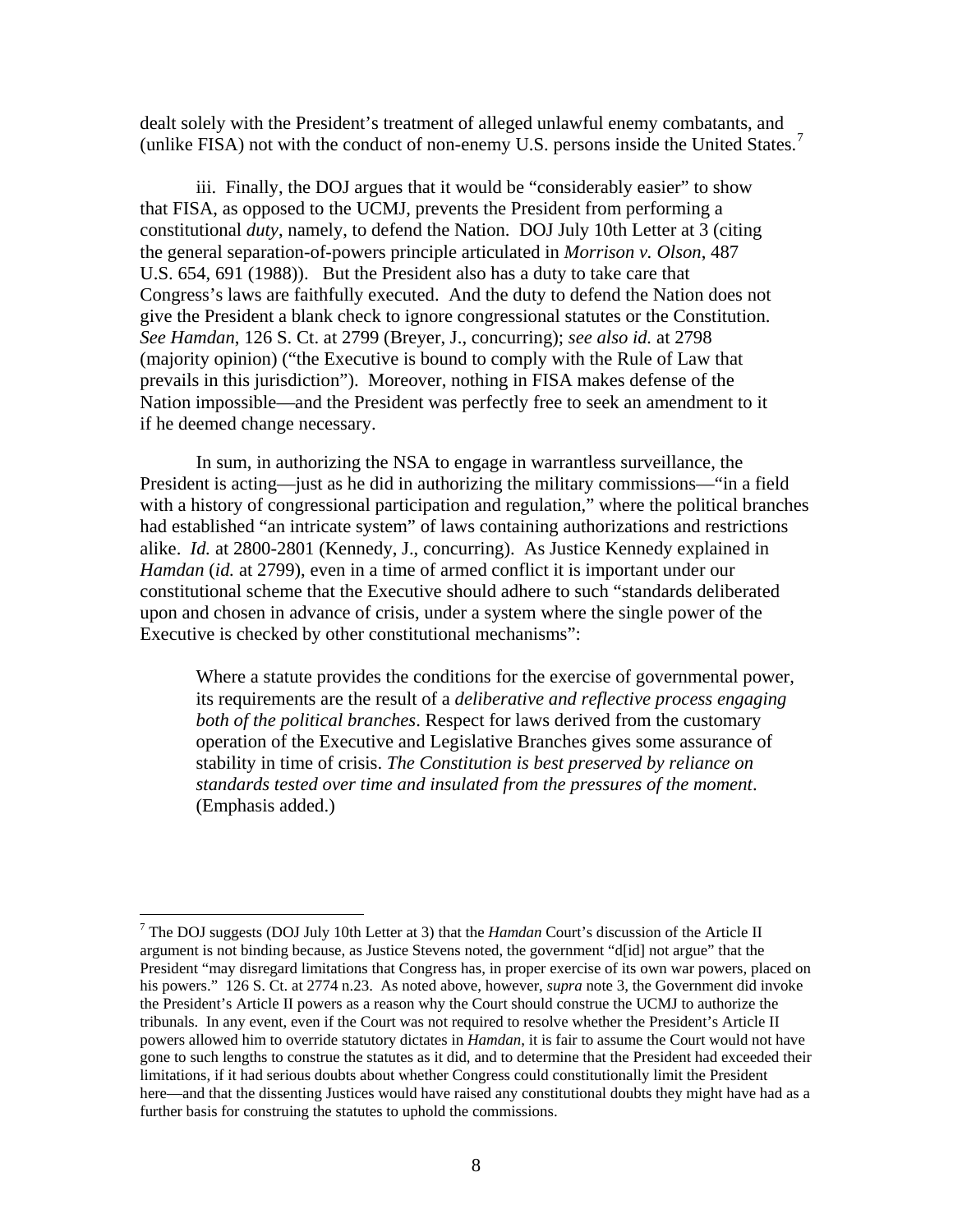We hope that you find these views useful as you address the President's authorization of the NSA electronic surveillance program.

Sincerely,

Curtis A. Bradley Richard and Marcy Horvitz Professor of Law, Duke University\* Former Counselor on International Law, Department of State, Office of the Legal Adviser, 2004

David Cole Professor of Law, Georgetown University Law Center

Ronald Dworkin Frank Henry Sommer Professor, New York University Law School

Richard A. Epstein James Parker Hall Distinguished Service Professor, University of Chicago Law School Peter and Kirsten Bedford Senior Fellow, Hoover Institution

Harold Hongju Koh Dean and Gerard C. and Bernice Latrobe Smith Professor of International Law, Yale Law **School** Former Assistant Secretary of State for Democracy, Human Rights and Labor 1998-2001 Former Attorney-Adviser, Office of Legal Counsel, DOJ, 1983-85

Philip B. Heymann James Barr Ames Professor, Harvard Law School Former Deputy Attorney General, 1993-94

Martin S. Lederman Visiting Professor, Georgetown University Law Center Former Attorney Advisor, Department of Justice Office of Legal Counsel, 1994-2002

Beth Nolan

Crowell & Moring LLP, Washington, D.C. Former Counsel to the President, 1999-2001; Deputy Assistant Attorney General, Office of Legal Counsel, 1996-1999; Associate Counsel to the President, 1993-1995; Attorney Advisor, Office of Legal Counsel, 1981-1985

William S. Sessions Holland & Knight LLP, Washington, D.C. Former Director, FBI, 1987-1993 Former United States District Judge, Western District of Texas, 1974-1987 (Chief Judge, 1981-1987)